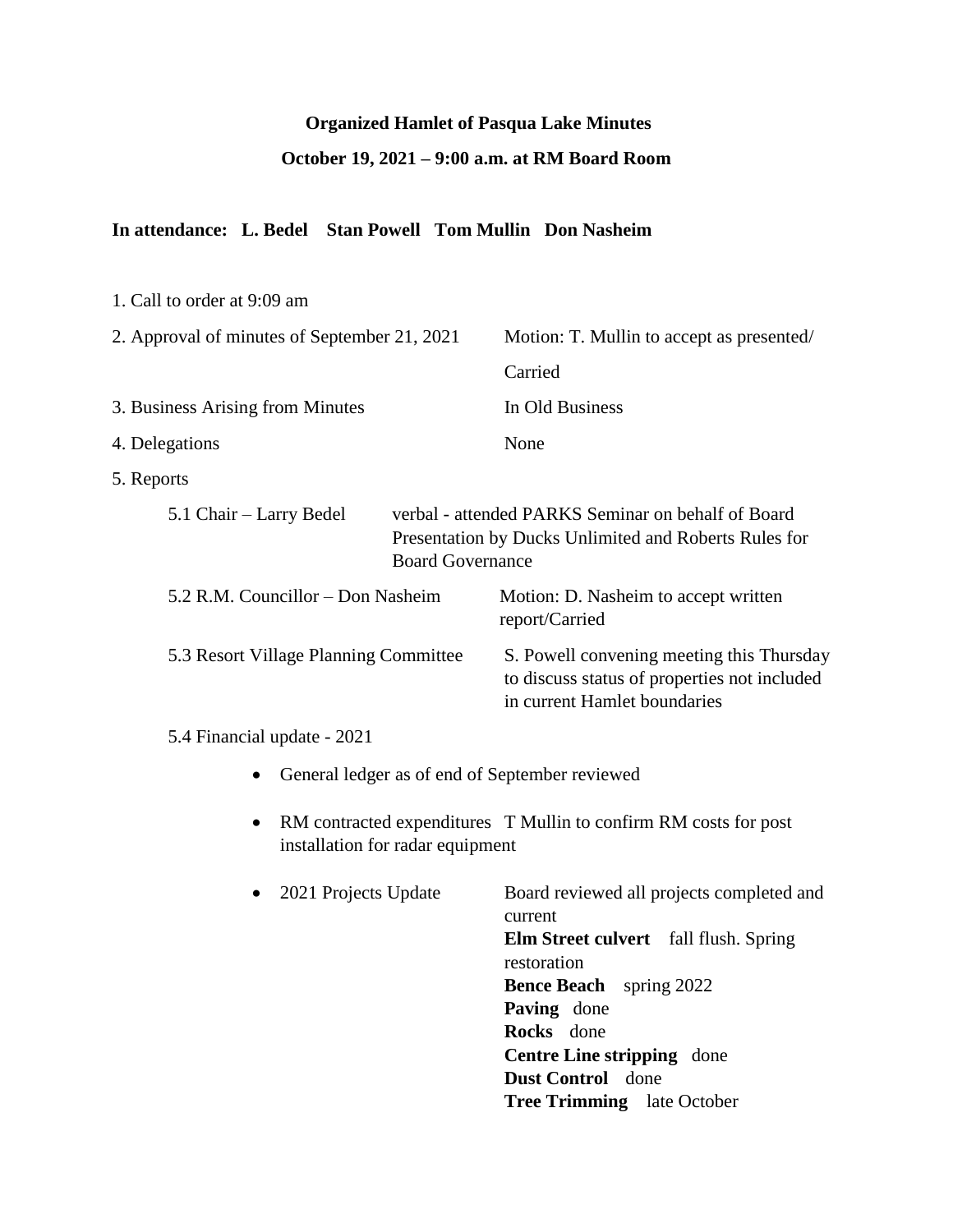|**Gravelling** done **Culverts /water drainage** three areas to be completed late October

5.5 Permits list provided by RM reviewed

#### 6. Old Business

6.1 SGI Provincial Safety Fund Grant - T. Mullin to contact SGI for delay of final report due to equipment supply issues.

6.2 West boat launch area - L. Bedel and Cal Tulik to look at restoration ideas in spring

6.3 Damaged tree by Farmer's Hill - to be completed in late October

6.4 Use of Public Reserve areas for personal recreation use – docks, lifts, old debris – S. Powell to develop appropriate policy for Board review in Spring 2022

6.5 Insurance claim for damaged sea-doos - claim denied by SARM insurance provider. Communication on decision will be sent to ratepayer by RM office.

6.6 Block 4 Plan 80R38303 Lots B & C Request - for further review before action taken

6.7 Graham Drive signage - RM office ordered signage indicating lot numbers only

#### 7. New Business

7.1 RM Council Motion 21-432 – Road Maintenance Policy Changes –

### **Motion 21-22 "that the OHPL contract the service road winter work to Jackson Brothers Ltd. of Fort Qu'Appelle starting January 1, 2022." Moved S. Powell/ carried**

| 7.2 Winter Walking Path on Lake –      | Request from volunteers with appropriate<br>equipment to be solicited by email for<br>expression of interest                                                                                                                                  |
|----------------------------------------|-----------------------------------------------------------------------------------------------------------------------------------------------------------------------------------------------------------------------------------------------|
| 7.3 Hamlet Board Indemnities           | Board asked to submit expenses incurred by<br>Board members in 2021 by November 2021                                                                                                                                                          |
| 7.4 Service road concerns #540 to #550 | Concerned ratepayers asked Board to<br>consider fixing approach to the property<br>which has been a long standing problem.<br>Board reviewed complaint and will ask these<br>rate payers to present their consultants plan<br>for next review |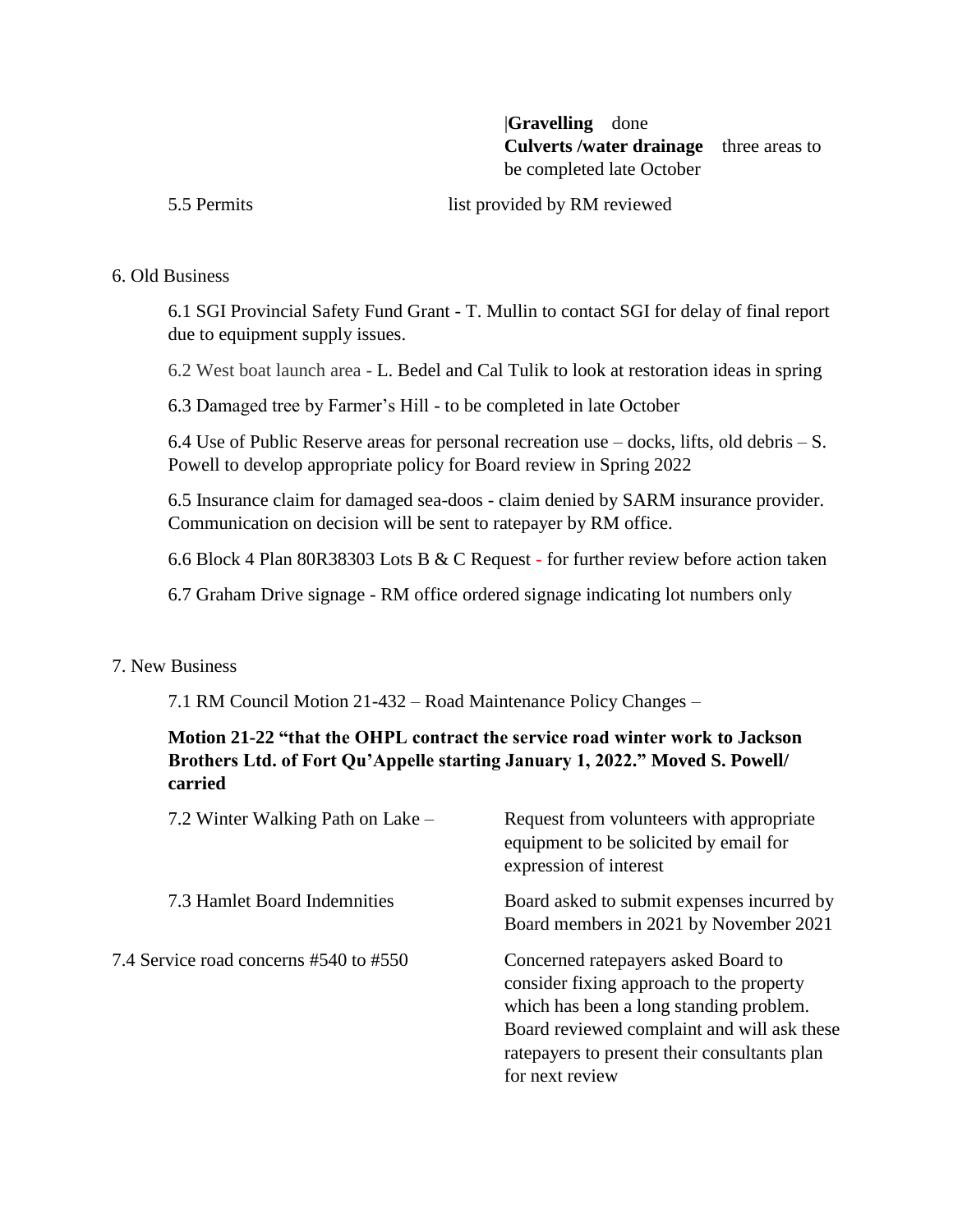8. Other business none

9. Next regular meeting date – **Wednesday, November 17, 2021 starting at 9:00 a.m. (please note change in date)**

10. Adjournment – meeting adjourned at 10:51 a.m. by D. Nasheim